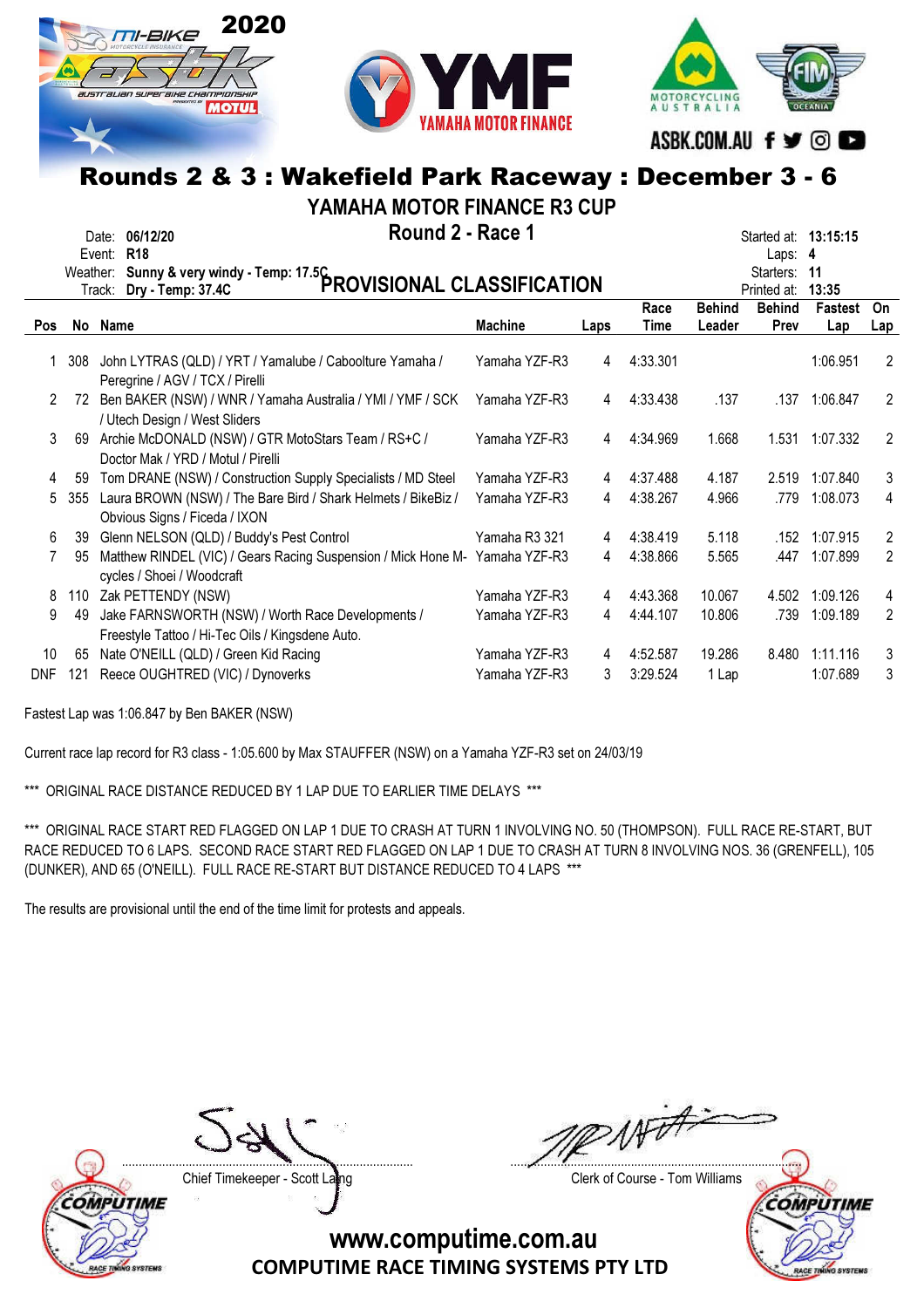





VAMAHA MOTOR FINANCE R3 CUR

| TAMANA MUTUR FINANCE R3 CUP |                                                                                                                 |                                                                               |                                     |                   |                  |  |  |  |  |
|-----------------------------|-----------------------------------------------------------------------------------------------------------------|-------------------------------------------------------------------------------|-------------------------------------|-------------------|------------------|--|--|--|--|
|                             | Date: 06/12/20<br><b>R18</b><br>Event:<br>Weather: Sunny & very windy - Temp: 17.5C<br>Track: Dry - Temp: 37.4C | Started at: <b>13:15:15</b><br>Laps: $4$<br>Starters: 11<br>Printed at: 13:35 |                                     |                   |                  |  |  |  |  |
|                             | No Name                                                                                                         | Lap 1                                                                         | Lap2                                | Lap <sub>3</sub>  | Lap <sub>4</sub> |  |  |  |  |
|                             | 39 Glenn NELSON (QLD)                                                                                           |                                                                               | 1:14.240 1:07.915 1:07.925          |                   | 1:08.339         |  |  |  |  |
| 49                          | Jake FARNSWORTH (NSW)                                                                                           |                                                                               | 1:15.426 1:09.189 1:10.007          |                   | 1:09.485         |  |  |  |  |
|                             | 59 Tom DRANE (NSW)                                                                                              | 1:13.427                                                                      |                                     | 1:08.196 1:07.840 | 1:08.025         |  |  |  |  |
|                             | 65 Nate O'NEILL (QLD)                                                                                           |                                                                               | 1:17.943 1:11.618 1:11.116          |                   | 1:11.910         |  |  |  |  |
|                             | 69 Archie McDONALD (NSW)                                                                                        |                                                                               | 1:12.556 1:07.332 1:07.450          |                   | 1:07.631         |  |  |  |  |
|                             | 72 Ben BAKER (NSW)                                                                                              |                                                                               | 1:12.623 1:06.847 1:06.964          |                   | 1:07.004         |  |  |  |  |
|                             | 95 Matthew RINDEL (VIC)                                                                                         |                                                                               | 1:14.568 1:07.899 1:08.218 1:08.181 |                   |                  |  |  |  |  |
|                             | 110 Zak PETTENDY (NSW)                                                                                          | 1:15.242                                                                      | 1:09.251                            | 1:09.749          | 1:09.126         |  |  |  |  |
|                             | 121 Reece OUGHTRED (VIC)                                                                                        | 1:13.587                                                                      | 1:08.248                            | 1:07.689          |                  |  |  |  |  |
|                             | 308 John LYTRAS (QLD)                                                                                           |                                                                               |                                     | 1:07.014          | 1:06.993         |  |  |  |  |
|                             | 355 Laura BROWN (NSW)                                                                                           | 1:13.872                                                                      | 1:08.102                            | 1:08.220 1:08.073 |                  |  |  |  |  |

\*\*\* ORIGINAL RACE DISTANCE REDUCED BY 1 LAP DUE TO EARLIER TIME DELAYS \*\*\*

\*\*\* ORIGINAL RACE START RED FLAGGED ON LAP 1 DUE TO CRASH AT TURN 1 INVOLVING NO. 50 (THOMPSON). FULL RACE RE-START, BUT RACE REDUCED TO 6 LAPS. SECOND RACE START RED FLAGGED ON LAP 1 DUE TO CRASH AT TURN 8 INVOLVING NOS. 36 (GRENFELL), 105 (DUNKER), AND 65 (O'NEILL). FULL RACE RE-START BUT DISTANCE REDUCED TO 4 LAPS \*\*\*

The results are provisional until the end of the time limit for protests and appeals.



Chief Timekeeper - Scott Laing Chief Timekeeper - Scott Laing

 $M\vec{v}$ ....................................................................................... .......................................................................................

**COMPUTIME**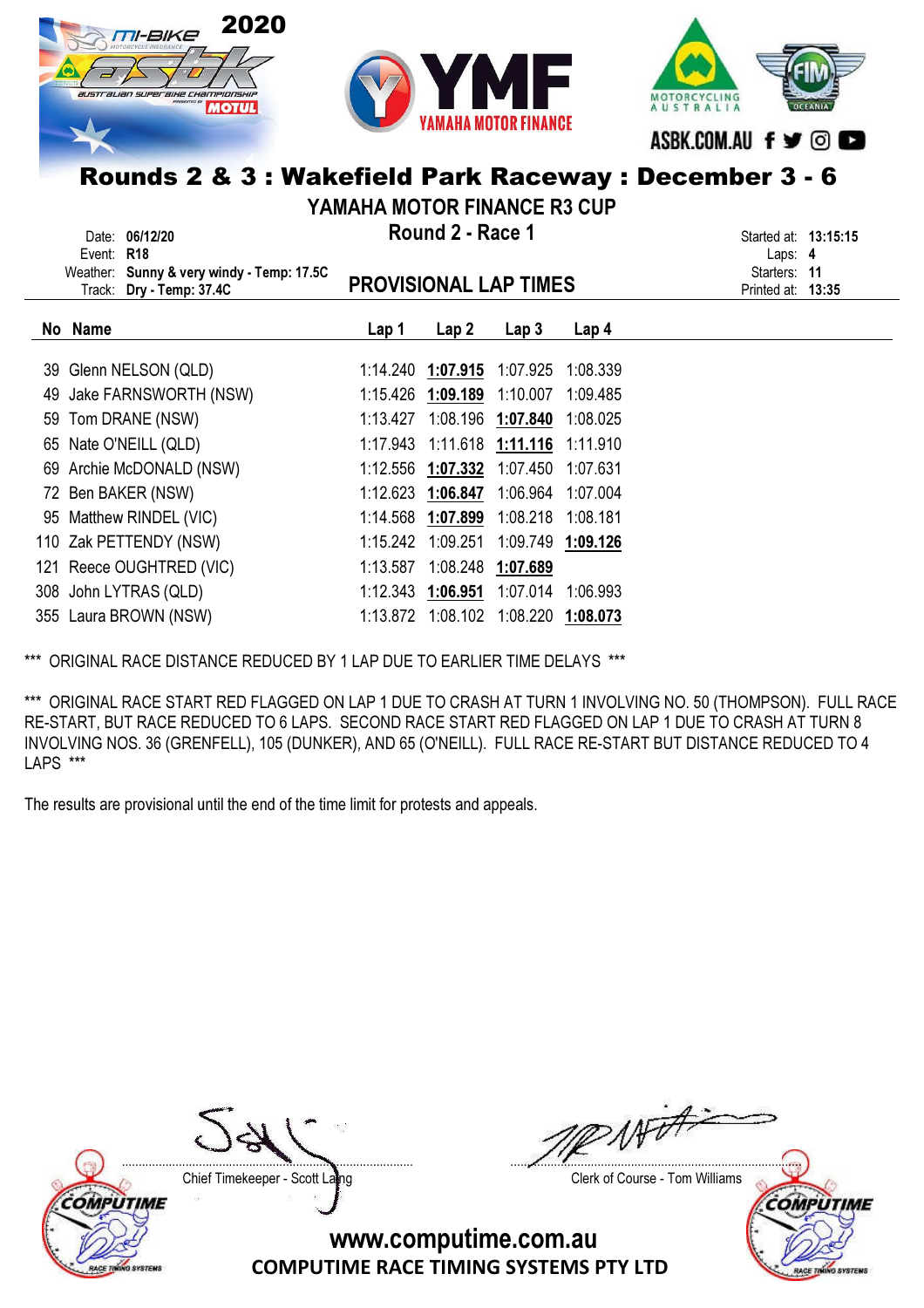



MOTORCYCLING ASBK.COM.AU f y © ©

#### Rounds 2 & 3 : Wakefield Park Raceway : December 3 - 6

YAMAHA MOTOR FINANCE R3 CUP

|                |                              | Date: 06/12/20 |                                           |         |          | Round 2 - Race 1               |                |                                |         |              | Started at: 13:15:15 |
|----------------|------------------------------|----------------|-------------------------------------------|---------|----------|--------------------------------|----------------|--------------------------------|---------|--------------|----------------------|
|                | Event: R18                   |                |                                           |         |          |                                |                |                                |         |              | Laps: 4              |
|                |                              |                | Weather: Sunny & very windy - Temp: 17.5C |         |          |                                |                |                                |         | Starters: 11 |                      |
|                |                              |                | Track: Dry - Temp: 37.4C                  |         |          | <b>PROVISIONAL SPLIT TIMES</b> |                |                                |         |              | Printed at: 13:35    |
| Lap            |                              | Split 1        | Split 2                                   | Split 3 | Lap Time | Lap                            |                | Split 1                        | Split 2 | Split 3      | Lap Time             |
|                |                              |                |                                           |         |          |                                |                |                                |         |              |                      |
|                | 39 Glenn NELSON (QLD) (6th)  |                |                                           |         |          |                                | 3              | 18.330                         | 24.263  | 24.371       | 1:06.964             |
| 1              |                              | 24.536         | 24.880                                    | 24.824  | 1:14.240 |                                | 4              | 18.569                         | 24.245  | 24.190       | 1:07.004             |
| $\overline{2}$ |                              | 18.520         | 24.838                                    | 24.557  | 1:07.915 |                                |                |                                |         |              |                      |
| 3              |                              | 18.506         | 24.631                                    | 24.788  | 1:07.925 |                                |                | 95 Matthew RINDEL (VIC) (7th)  |         |              |                      |
| $\overline{4}$ |                              | 18.529         | 24.812                                    | 24.998  | 1:08.339 |                                | $\mathbf{1}$   | 24.804                         | 25.222  | 24.542       | 1:14.568             |
|                |                              |                |                                           |         |          |                                | $\overline{2}$ | 18.685                         | 24.716  | 24.498       | 1:07.899             |
|                |                              |                | 49 Jake FARNSWORTH (NSW) (9th)            |         |          |                                | 3              | 18.744                         | 24.928  | 24.546       | 1:08.218             |
| 1              |                              | 25.024         | 25.266                                    | 25.136  | 1:15.426 |                                | 4              | 18.710                         | 24.801  | 24.670       | 1:08.181             |
| $\overline{2}$ |                              | 18.872         | 24.932                                    | 25.385  | 1:09.189 |                                |                |                                |         |              |                      |
| 3              |                              | 18.757         | 25.775                                    | 25.475  | 1:10.007 |                                |                | 110 Zak PETTENDY (NSW) (8th)   |         |              |                      |
| 4              |                              | 18.962         | 25.031                                    | 25.492  | 1:09.485 |                                | $\mathbf{1}$   | 24.915                         | 25.244  | 25.083       | 1:15.242             |
|                |                              |                |                                           |         |          |                                | $\overline{2}$ | 18.897                         | 25.158  | 25.196       | 1:09.251             |
|                | 59 Tom DRANE (NSW) (4th)     |                |                                           |         |          |                                | 3              | 19.060                         | 25.123  | 25.566       | 1:09.749             |
| 1              |                              | 23.849         | 24.762                                    | 24.816  | 1:13.427 |                                | 4              | 18.770                         | 25.068  | 25.288       | 1:09.126             |
| $\overline{2}$ |                              | 18.727         | 24.512                                    | 24.957  | 1:08.196 |                                |                |                                |         |              |                      |
| 3              |                              | 18.641         | 24.534                                    | 24.665  | 1:07.840 |                                |                | 121 Reece OUGHTRED (VIC) (DNF) |         |              |                      |
| $\overline{4}$ |                              | 18.740         | 24.684                                    | 24.601  | 1:08.025 |                                | $\mathbf{1}$   | 24.007                         | 24.947  | 24.633       | 1:13.587             |
|                |                              |                |                                           |         |          |                                | $\overline{2}$ | 18.706                         | 24.852  | 24.690       | 1:08.248             |
|                | 65 Nate O'NEILL (QLD) (10th) |                |                                           |         |          |                                | 3              | 18.640                         | 24.656  | 24.393       | 1:07.689             |
| 1              |                              | 25.847         | 26.203                                    | 25.893  | 1:17.943 |                                |                |                                |         |              |                      |
| 2              |                              | 19.843         | 26.058                                    | 25.717  | 1:11.618 |                                |                | 308 John LYTRAS (QLD) (1st)    |         |              |                      |
| 3              |                              | 19.676         | 25.899                                    | 25.541  | 1:11.116 |                                | $\mathbf{1}$   | 23.295                         | 24.440  | 24.608       | 1:12.343             |
| 4              |                              | 19.618         | 25.956                                    | 26.336  | 1:11.910 |                                | $\overline{2}$ | 18.527                         | 24.123  | 24.301       | 1:06.951             |
|                |                              |                |                                           |         |          |                                | 3              | 18.298                         | 24.305  | 24.411       | 1:07.014             |
|                |                              |                | 69 Archie McDONALD (NSW) (3rd)            |         |          |                                | 4              | 18.312                         | 24.270  | 24.411       | 1:06.993             |
| $\mathbf{1}$   |                              | 23.185         | 24.557                                    | 24.814  | 1:12.556 |                                |                |                                |         |              |                      |
| $\overline{c}$ |                              | 18.721         | 24.243                                    | 24.368  | 1:07.332 |                                |                | 355 Laura BROWN (NSW) (5th)    |         |              |                      |
| 3              |                              | 18.623         | 24.365                                    | 24.462  | 1:07.450 |                                | $\mathbf{1}$   | 24.143                         | 25.119  | 24.610       | 1:13.872             |
|                |                              |                |                                           |         |          |                                |                |                                |         |              |                      |
| 4              |                              | 18.587         | 24.416                                    | 24.628  | 1:07.631 |                                | $\overline{c}$ | 18.544                         | 24.915  | 24.643       | 1:08.102             |
|                |                              |                |                                           |         |          |                                | 3              | 18.816                         | 24.936  | 24.468       | 1:08.220             |
|                | 72 Ben BAKER (NSW) (2nd)     |                |                                           |         |          |                                | 4              | 18.557                         | 24.855  | 24.661       | 1:08.073             |
| 1              |                              | 23.505         | 24.590                                    | 24.528  | 1:12.623 |                                |                |                                |         |              |                      |
| $\overline{2}$ |                              | 18.403         | 24.314                                    | 24.130  | 1:06.847 |                                |                |                                |         |              |                      |

\*\*\* ORIGINAL RACE DISTANCE REDUCED BY 1 LAP DUE TO EARLIER TIME DELAYS \*\*\*

\*\*\* ORIGINAL RACE START RED FLAGGED ON LAP 1 DUE TO CRASH AT TURN 1 INVOLVING NO. 50 (THOMPSON). FULL RACE RE-START, BUT RACE REDUCED TO 6 LAPS. SECOND RACE START RED FLAGGED ON LAP 1 DUE TO CRASH AT TURN 8 INVOLVING NOS. 36 (GRENFELL), 105 (DUNKER), AND 65 (O'NEILL). FULL RACE RE-START BUT DISTANCE REDUCED TO 4 LAPS \*\*\*

> COMPUTIME RACE TIMING SYSTEMS PTY LTD www.computime.com.au

The results are provisional until the end of the time limit for protests and appeals.



Chief Timekeeper - Scott Laing Chief Timekeeper - Scott Laing

Not A ....................................................................................... .......................................................................................

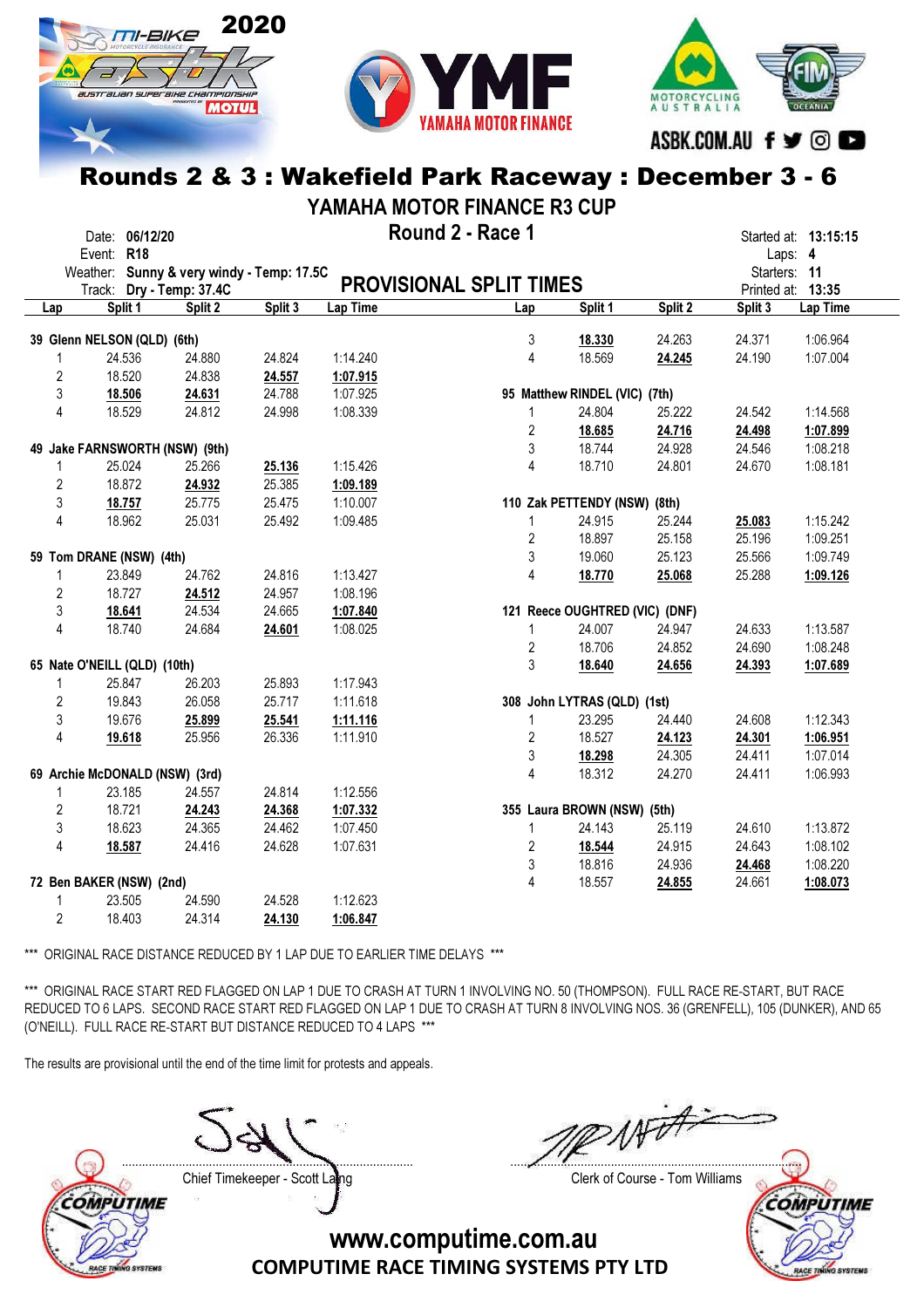

YAMAHA MOTOR FINANCE R3 CUP

Date: 06/12/20 **Example 2 - Round 2 - Race 1** April 2 - Race 1 April 2 - Race 1 April 2 - Race 1 April 2 - Race 1 April 2 - Race 1 April 2 - Race 1 April 2 - Race 1 April 2 - Race 1 April 2 - Race 1 April 2 - Race 1 April

|     | Event: R18<br>Track: Dry - Temp: 37.4C | Weather: Sunny & very windy - Temp: 17.5C<br>Track: Drv - Temp: 37.4C PROVISIONAL FASTEST LAPS SEQUENCE |                | Laps: $4$<br>Starters: 11<br>Printed at: 13:35 |     |
|-----|----------------------------------------|---------------------------------------------------------------------------------------------------------|----------------|------------------------------------------------|-----|
|     | Race                                   |                                                                                                         |                | <b>Fastest</b>                                 | On  |
| Lap | <b>Pos</b>                             | No Name                                                                                                 | <b>Machine</b> | Lap                                            | Lap |
|     |                                        | 308 John LYTRAS (QLD)                                                                                   | Yamaha YZF-R3  | 1:12.343                                       |     |
| 2   |                                        | 308 John LYTRAS (QLD)                                                                                   | Yamaha YZF-R3  | 1:06.951                                       |     |
|     |                                        | 72 Ben BAKER (NSW)                                                                                      | Yamaha YZF-R3  | 1:06.847                                       | 2   |

\*\*\* ORIGINAL RACE DISTANCE REDUCED BY 1 LAP DUE TO EARLIER TIME DELAYS \*\*\*

\*\*\* ORIGINAL RACE START RED FLAGGED ON LAP 1 DUE TO CRASH AT TURN 1 INVOLVING NO. 50 (THOMPSON). FULL RACE RE-START, BUT RACE REDUCED TO 6 LAPS. SECOND RACE START RED FLAGGED ON LAP 1 DUE TO CRASH AT TURN 8 INVOLVING NOS. 36 (GRENFELL), 105 (DUNKER), AND 65 (O'NEILL). FULL RACE RE-START BUT DISTANCE REDUCED TO 4 LAPS \*\*\*

The results are provisional until the end of the time limit for protests and appeals.



Chief Timekeeper - Scott Laing Chief Timekeeper - Scott Laing

NATA2 ....................................................................................... .......................................................................................

**COMPUTIME**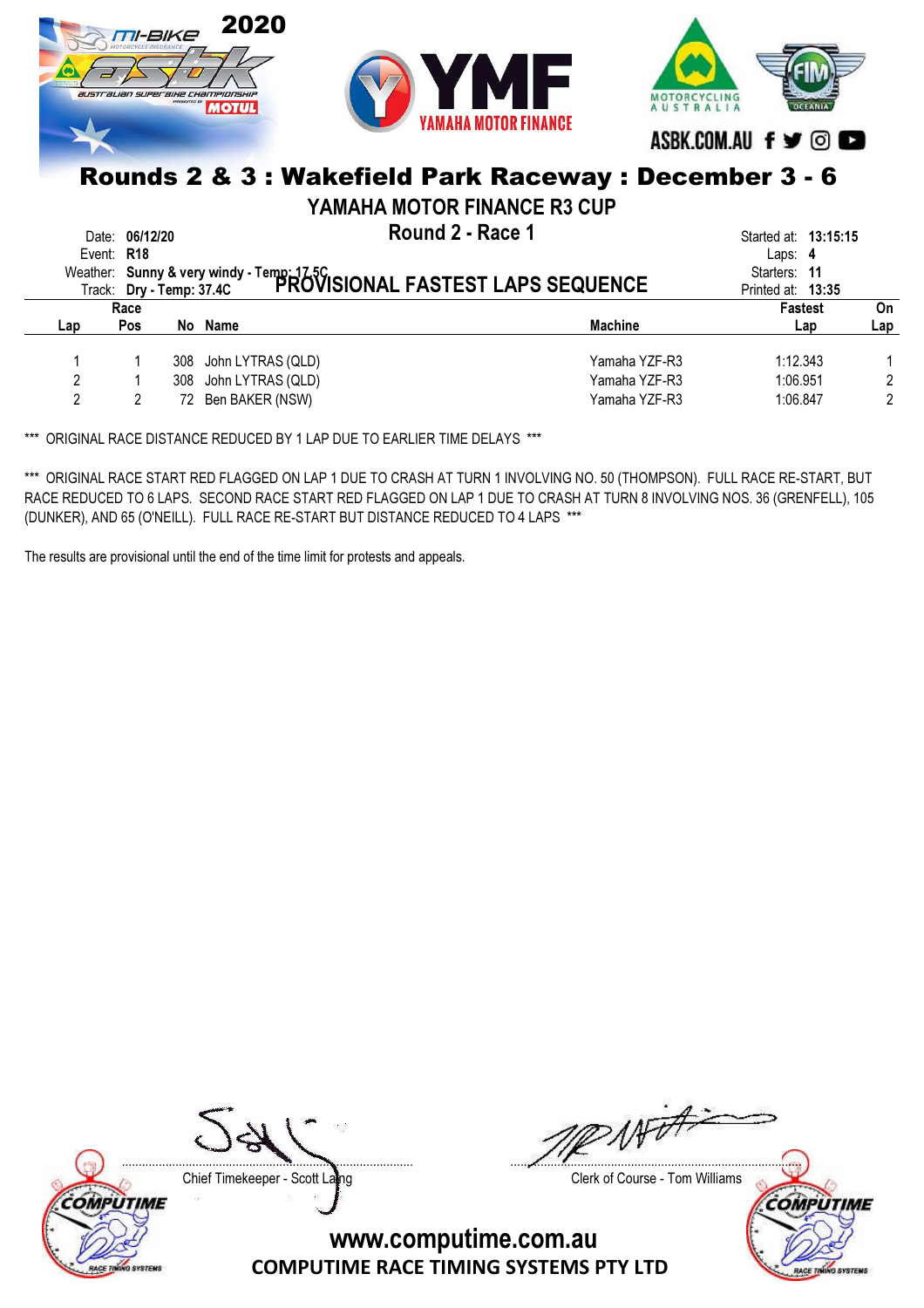



MOTORCYCLING ASBK.COM.AU f y ©

# Rounds 2 & 3 : Wakefield Park Raceway : December 3 - 6

YAMAHA MOTOR FINANCE R3 CUP

|     | Date: 06/12/20   |                          |     |                                           |        | Round 2 - Race 1             | Started at: 13:15:15    |  |
|-----|------------------|--------------------------|-----|-------------------------------------------|--------|------------------------------|-------------------------|--|
|     | Event: R18       |                          |     | Weather: Sunny & very windy - Temp: 17.5C |        |                              | Laps: 4<br>Starters: 11 |  |
|     |                  | Track: Dry - Temp: 37.4C |     |                                           |        | <b>PROVISIONAL LAP SHEET</b> | Printed at: 13:35       |  |
| No  | Lap Time         | Gap                      | No  | Lap Time                                  | Gap    |                              |                         |  |
|     |                  |                          | 308 | 1:07.014                                  |        |                              |                         |  |
|     | Lap 1            |                          | 72  | 1:06.964                                  | .126   |                              |                         |  |
| 308 | 1:12.343         |                          | 69  | 1:07.450                                  | 1.030  |                              |                         |  |
| 69  | 1:12.556         | .213                     | 59  | 1:07.840                                  | 3.155  |                              |                         |  |
| 72  | 1:12.623         | .280                     | 121 | 1:07.689                                  | 3.216  |                              |                         |  |
| 59  | 1:13.427         | 1.084                    | 39  | 1:07.925                                  | 3.772  |                              |                         |  |
| 121 | 1:13.587         | 1.244                    | 355 | 1:08.220                                  | 3.886  |                              |                         |  |
| 355 | 1:13.872         | 1.529                    | 95  | 1:08.218                                  | 4.377  |                              |                         |  |
| 39  | 1:14.240         | 1.897                    | 110 | 1:09.749                                  | 7.934  |                              |                         |  |
| 95  | 1:14.568         | 2.225                    | 49  | 1:10.007                                  | 8.314  |                              |                         |  |
| 110 | 1:15.242         | 2.899                    | 65  | 1:11.116                                  | 14.369 |                              |                         |  |
| 49  | 1:15.426         | 3.083                    |     |                                           |        |                              |                         |  |
| 65  | 1:17.943         | 5.600                    |     | Lap 4                                     |        |                              |                         |  |
|     |                  |                          | 308 | 1:06.993                                  |        |                              |                         |  |
|     | Lap <sub>2</sub> |                          | 72  | 1:07.004                                  | .137   |                              |                         |  |
| 308 | 1:06.951         |                          | 69  | 1:07.631                                  | 1.668  |                              |                         |  |
| 72  | 1:06.847         | .176                     | 59  | 1:08.025                                  | 4.187  |                              |                         |  |
| 69  | 1:07.332         | .594                     | 355 | 1:08.073                                  | 4.966  |                              |                         |  |
| 59  | 1:08.196         | 2.329                    | 39  | 1:08.339                                  | 5.118  |                              |                         |  |
| 121 | 1:08.248         | 2.541                    | 95  | 1:08.181                                  | 5.565  |                              |                         |  |
| 355 | 1:08.102         | 2.680                    | 110 | 1:09.126                                  | 10.067 |                              |                         |  |
| 39  | 1:07.915         | 2.861                    | 49  | 1:09.485                                  | 10.806 |                              |                         |  |
| 95  | 1:07.899         | 3.173                    | 65  | 1:11.910                                  | 19.286 |                              |                         |  |
| 110 | 1:09.251         | 5.199                    |     |                                           |        |                              |                         |  |
| 49  | 1:09.189         | 5.321                    |     |                                           |        |                              |                         |  |
| 65  | 1:11.618         | 10.267                   |     |                                           |        |                              |                         |  |
|     |                  |                          |     |                                           |        |                              |                         |  |
|     | Lap <sub>3</sub> |                          |     |                                           |        |                              |                         |  |

\*\*\* ORIGINAL RACE DISTANCE REDUCED BY 1 LAP DUE TO EARLIER TIME DELAYS \*\*\*

\*\*\* ORIGINAL RACE START RED FLAGGED ON LAP 1 DUE TO CRASH AT TURN 1 INVOLVING NO. 50 (THOMPSON). FULL RACE RE-START, BUT RACE REDUCED TO 6 LAPS. SECOND RACE START RED FLAGGED ON LAP 1 DUE TO CRASH AT TURN 8 INVOLVING NOS. 36 (GRENFELL), 105 (DUNKER), AND 65 (O'NEILL). FULL RACE RE-START BUT DISTANCE REDUCED TO 4 LAPS \*\*\*

....................................................................................... ....................................................................................... Chief Timekeeper - Scott Laing Chief Timekeeper - Scott Laing **COMPUTIME COMPUTIME** www.computime.com.au COMPUTIME RACE TIMING SYSTEMS PTY LTD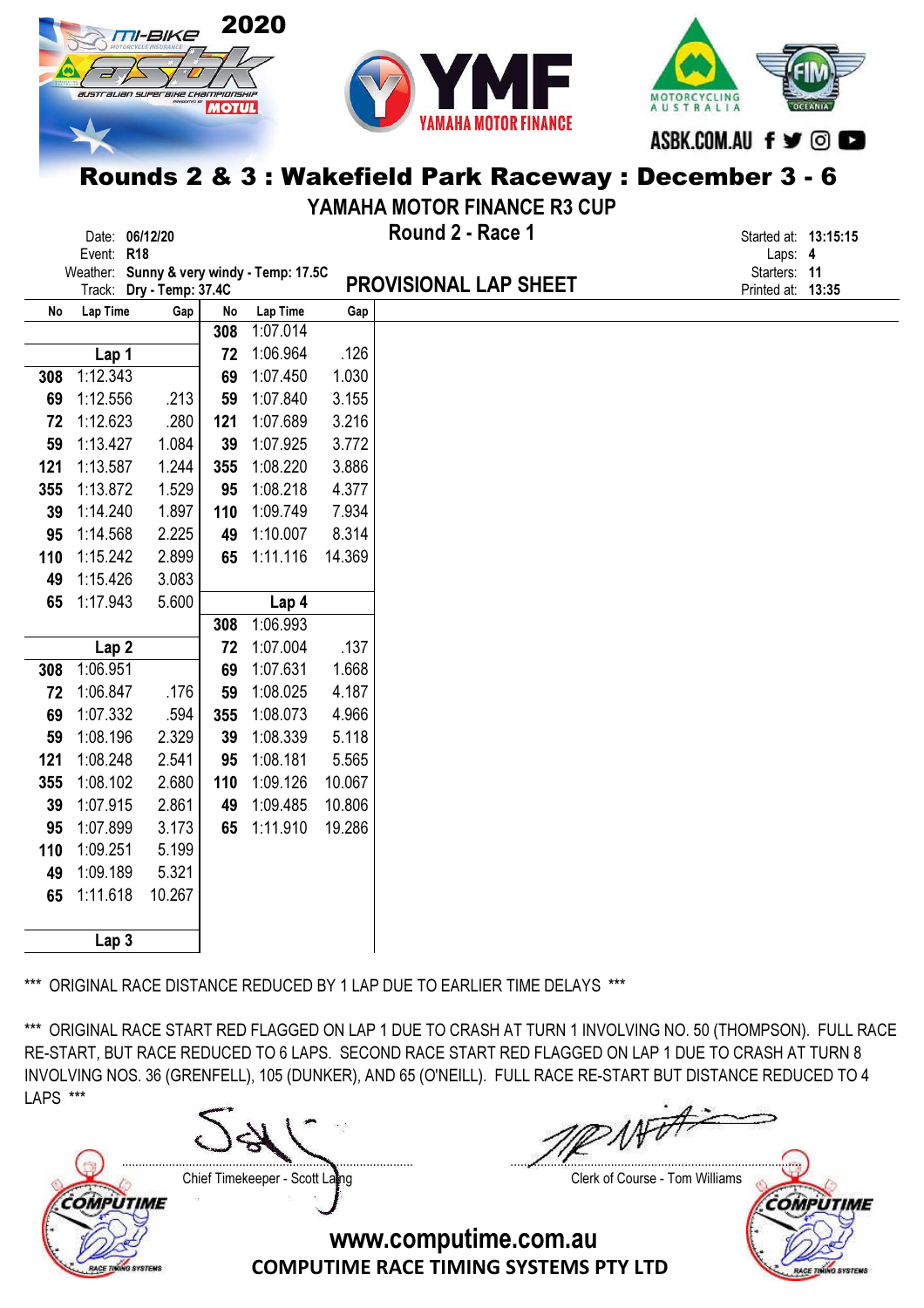

The results are provisional until the end of the time limit for protests and appeals.



RACE TINING SYSTEMS

Chief Timekeeper - Scott Laing Chief Timekeeper - Scott Laing

....................................................................................... .......................................................................................

**COMPUTIME** 

**RACE TI** 

**SYSTEMS**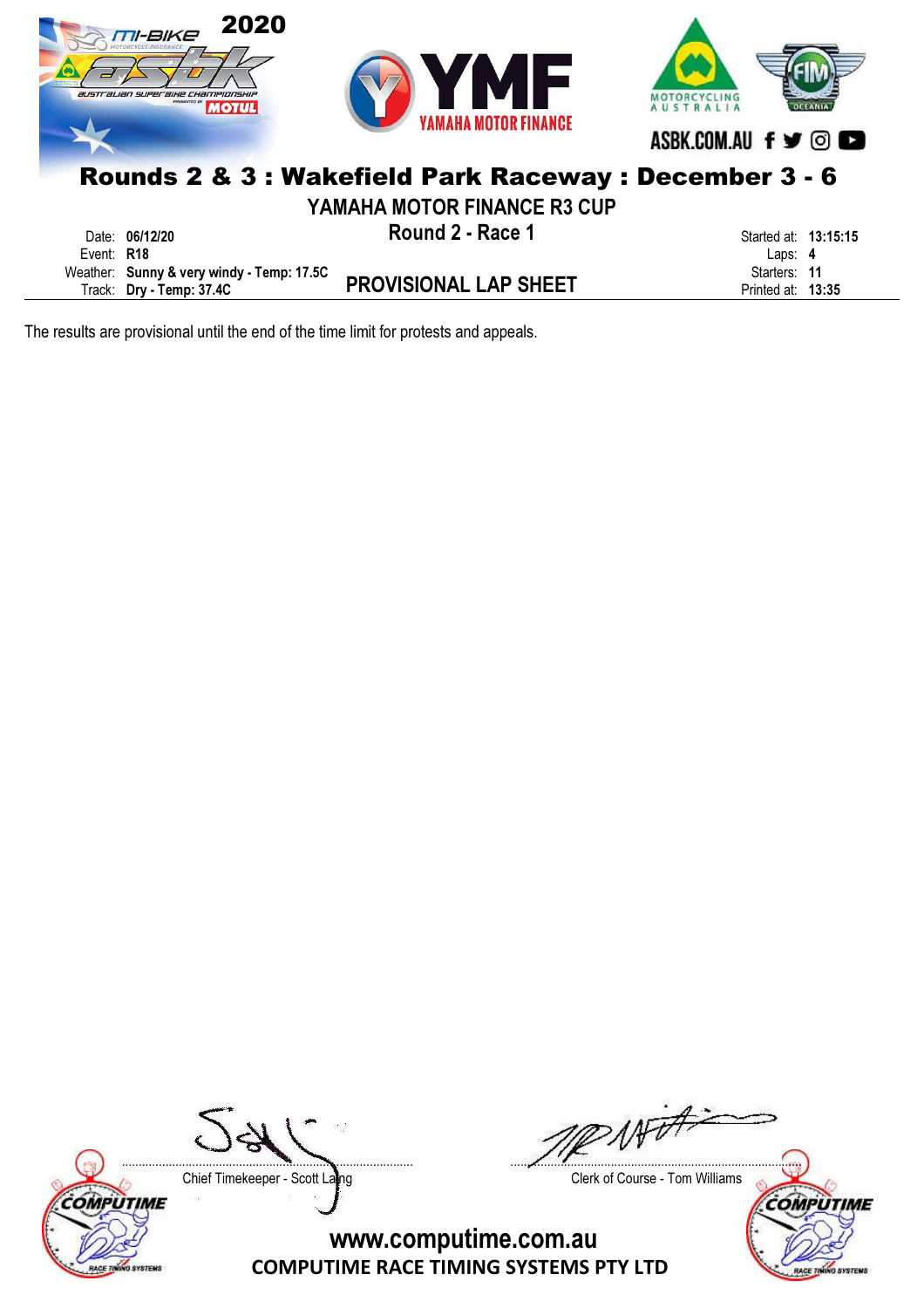



**MOTORCYCLIN** ASBK.COM.AU f y ©

# Rounds 2 & 3 : Wakefield Park Raceway : December 3 - 6

YAMAHA MOTOR FINANCE R3 CUP

| Event: R18<br>Weather:     | Date: 06/12/20<br>Track: Dry - Temp: 37.4C | Round 2 - Race 1<br>Sunny & very windy - Temp: 17.5C<br><b>PROVISIONAL LAP CHART</b> |           |           |                               |           | Started at: 13:15:15<br>Laps: 4<br>11<br>Starters:<br>Printed at: 13:35 |
|----------------------------|--------------------------------------------|--------------------------------------------------------------------------------------|-----------|-----------|-------------------------------|-----------|-------------------------------------------------------------------------|
| <b>Name</b>                |                                            | Grid                                                                                 | 1         | 2         | 3                             | 4         | <b>Name</b>                                                             |
| A. McDONALD<br>C. THOMPSON |                                            | $\mathcal{C}^{\sim}$<br>50                                                           | 200<br>69 | ممہ<br>79 | $\overline{\mathbf{a}}$<br>72 | 228<br>72 | <b>J. LYTRAS</b><br><b>B. BAKER</b>                                     |
| <b>B. BAKER</b>            |                                            | 72                                                                                   | 72        | 69        | 69                            | 69        | A. McDONALD                                                             |
| <b>B. DEMMERY</b>          |                                            | 11                                                                                   | 59        | 59        | 59                            | 59        | T. DRANE                                                                |
| J. LYTRAS                  |                                            | 308                                                                                  | 121       | 121       | 121                           | 355       | L. BROWN                                                                |
| T. DRANE                   |                                            | 59                                                                                   | 355       | $355-$    | 39                            | 39        | G. NELSON                                                               |
| L. BROWN                   |                                            | 355                                                                                  | 39        | 39        | 355                           | 95        | M. RINDEL                                                               |
| R. OUGHTRED                |                                            | 121                                                                                  | 95        | 95        | 95                            | 110       | Z. PETTENDY                                                             |
| <b>G. NELSON</b>           |                                            | 39                                                                                   | 110       | 110       | 110                           | 49        | <b>J. FARNSWORTH</b>                                                    |
| J. HATCH                   |                                            | 99                                                                                   | 49        | 49        | 49                            | 65        | N. O'NEILL                                                              |
| M. RINDEL                  |                                            | 95                                                                                   | 65        | 65        | 65                            |           |                                                                         |
| A. GRENFELL                |                                            | 36                                                                                   |           |           |                               |           |                                                                         |
| <b>J. FARNSWORTH</b>       |                                            | 49                                                                                   |           |           |                               |           |                                                                         |
| Z. PETTENDY                |                                            | 110                                                                                  |           |           |                               |           |                                                                         |
| C. DUNKER                  |                                            | 105                                                                                  |           |           |                               |           |                                                                         |
| N. O'NEILL                 |                                            | 65                                                                                   |           |           |                               |           |                                                                         |
| L. KNIGHT                  |                                            | 222                                                                                  |           |           |                               |           |                                                                         |

\*\*\* ORIGINAL RACE DISTANCE REDUCED BY 1 LAP DUE TO EARLIER TIME DELAYS \*\*\*

\*\*\* ORIGINAL RACE START RED FLAGGED ON LAP 1 DUE TO CRASH AT TURN 1 INVOLVING NO. 50 (THOMPSON). FULL RACE RE-START, BUT RACE REDUCED TO 6 LAPS. SECOND RACE START RED FLAGGED ON LAP 1 DUE TO CRASH AT TURN 8 INVOLVING NOS. 36 (GRENFELL), 105 (DUNKER), AND 65 (O'NEILL). FULL RACE RE-START BUT DISTANCE REDUCED TO 4 LAPS \*\*\*

The results are provisional until the end of the time limit for protests and appeals.



Chief Timekeeper - Scott Laing Chief Timekeeper - Scott Laing

 $W$ ....................................................................................... .......................................................................................

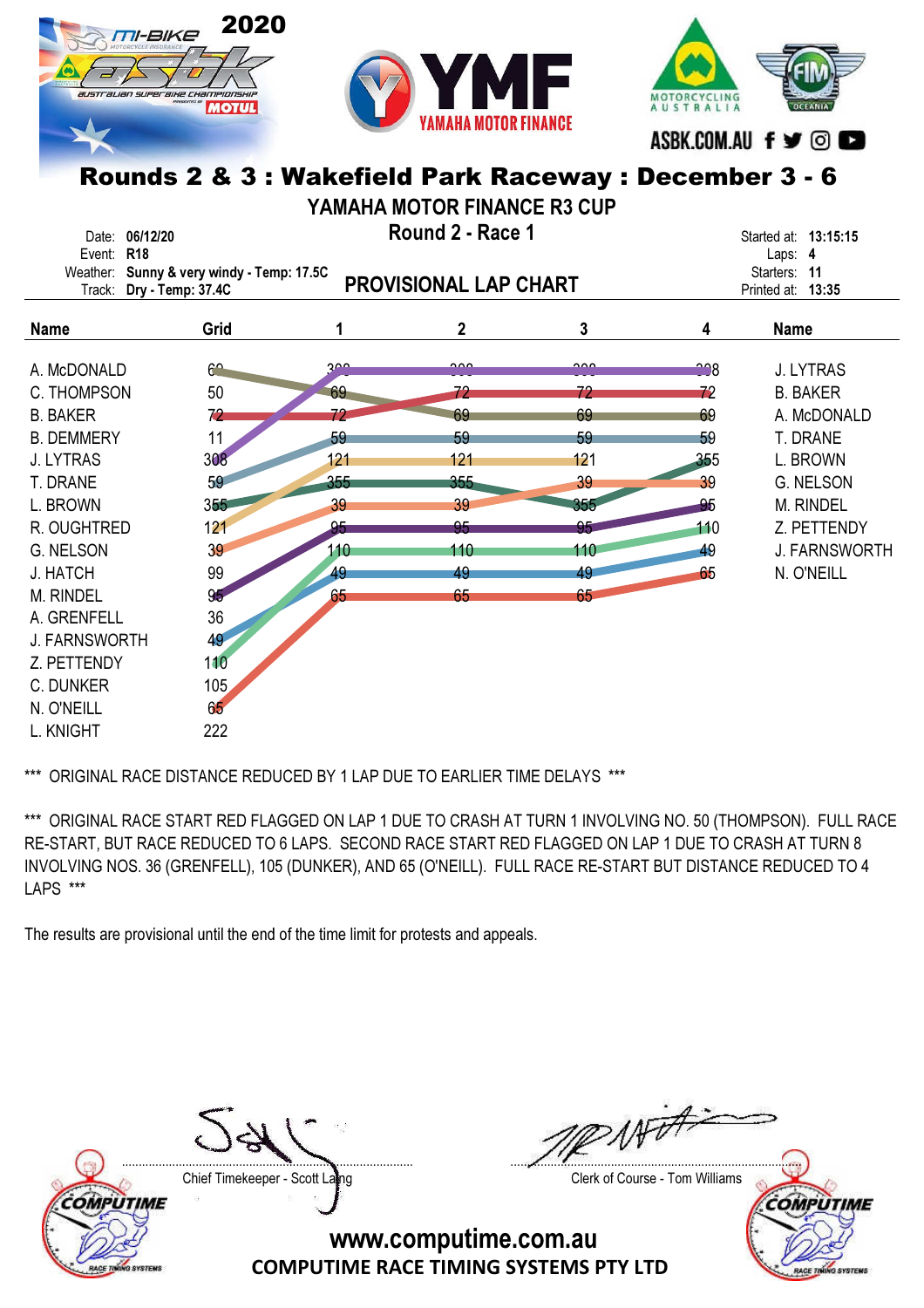





YAMAHA MOTOR FINANCE R3 CUP

Date: 06/12/20 **Example 2 - Round 2 - Race 1** April 2 - Race 1 April 2 - Race 1 April 2 - Race 1 April 2 - Race 1 April 2 - Race 1 April 2 - Race 1 April 2 - Race 1 April 2 - Race 1 April 2 - Race 1 April 2 - Race 1 April

|            | Event: R18                                                                                                          |        |                  |        |                      |        |                    | Laps: 4           |          |
|------------|---------------------------------------------------------------------------------------------------------------------|--------|------------------|--------|----------------------|--------|--------------------|-------------------|----------|
|            |                                                                                                                     |        |                  |        |                      |        |                    | Starters:<br>-11  |          |
|            | Weather: Sunny & very windy - Temp: 17.5C<br>The Line of the State of Temp: 27.4C<br>PROVISIONAL BEST PARTIAL TIMES |        |                  |        |                      |        |                    | Printed at: 13:35 |          |
|            | Split 1                                                                                                             |        | Split 2          |        | Split 3              |        | LAP                |                   |          |
| <b>Pos</b> | Name                                                                                                                | Time   | Name             | Time   | Name                 | Time   | Name               | Ideal             | Fastest  |
|            |                                                                                                                     |        |                  |        |                      |        |                    |                   |          |
|            | 1 J. LYTRAS                                                                                                         | 18.298 | <b>J. LYTRAS</b> | 24.123 | <b>B. BAKER</b>      | 24.130 | <b>B. BAKER</b>    | 1:06.705          | 1:06.847 |
|            | <b>B. BAKER</b>                                                                                                     | 18.330 | A. McDONALD      | 24.243 | J. LYTRAS            | 24.301 | <b>J. LYTRAS</b>   | 1:06.722          | 1:06.951 |
| 3          | G. NELSON                                                                                                           | 18.506 | <b>B. BAKER</b>  | 24.245 | A. McDONALD          | 24.368 | A. McDONAL         | 1:07.198          | 1:07.332 |
|            | 4 L. BROWN                                                                                                          | 18.544 | T. DRANE         | 24.512 | R. OUGHTRED          | 24.393 | <b>R. OUGHTRE</b>  | 1:07.689          | 1:07.689 |
| 5.         | A. McDONALD                                                                                                         | 18.587 | G. NELSON        | 24.631 | L. BROWN             | 24.468 | <b>G. NELSON</b>   | 1:07.694          | 1:07.915 |
| 6.         | R. OUGHTRED                                                                                                         | 18.640 | R. OUGHTRED      | 24.656 | <b>M. RINDEL</b>     | 24.498 | <b>T. DRANE</b>    | 1:07.754          | 1:07.840 |
|            | 7 T. DRANE                                                                                                          | 18.641 | M. RINDEL        | 24.716 | G. NELSON            | 24.557 | <b>L. BROWN</b>    | 1:07.867          | 1:08.073 |
| 8          | <b>M. RINDEL</b>                                                                                                    | 18.685 | L. BROWN         | 24.855 | T. DRANE             | 24.601 | <b>M. RINDEL</b>   | 1:07.899          | 1:07.899 |
|            | J. FARNSWORTH                                                                                                       | 18.757 | J. FARNSWORTH    | 24.932 | Z. PETTENDY          | 25.083 | <b>J. FARNSWO</b>  | 1:08.825          | 1:09.189 |
|            | 10 Z. PETTENDY                                                                                                      | 18.770 | Z. PETTENDY      | 25.068 | <b>J. FARNSWORTH</b> | 25.136 | <b>Z. PETTENDY</b> | 1:08.921          | 1:09.126 |
|            | N. O'NEILL                                                                                                          | 19.618 | N. O'NEILL       | 25.899 | N. O'NEILL           | 25.541 | N. O'NEILL         | 1:11.058          | 1:11.116 |

\*\*\* ORIGINAL RACE DISTANCE REDUCED BY 1 LAP DUE TO EARLIER TIME DELAYS \*\*\*

\*\*\* ORIGINAL RACE START RED FLAGGED ON LAP 1 DUE TO CRASH AT TURN 1 INVOLVING NO. 50 (THOMPSON). FULL RACE RE-START, BUT RACE REDUCED TO 6 LAPS. SECOND RACE START RED FLAGGED ON LAP 1 DUE TO CRASH AT TURN 8 INVOLVING NOS. 36 (GRENFELL), 105 (DUNKER), AND 65 (O'NEILL). FULL RACE RE-START BUT DISTANCE REDUCED TO 4 LAPS \*\*\*

The results are provisional until the end of the time limit for protests and appeals.



Chief Timekeeper - Scott Laing Chief Timekeeper - Scott Laing

 $w\neq 1$ ....................................................................................... .......................................................................................

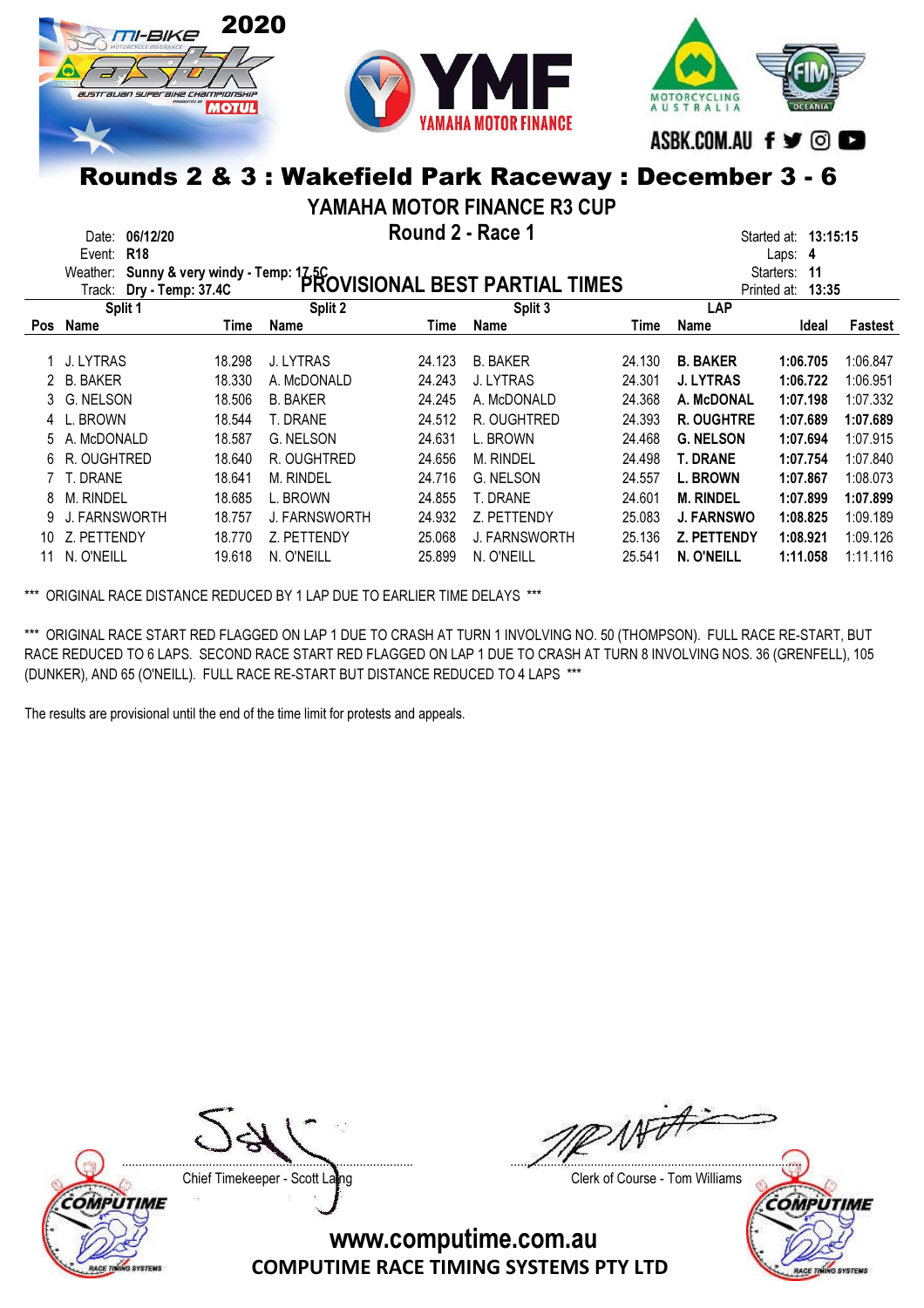





YAMAHA MOTOR FINANCE R3 CUP

PROVISIONAL PROGRESSIVE SERIES POINTS

#### YAMAHA R3 CUP - ROUND 2

|                |     | . <del>.</del>         | Rnd 1       | Rnd 2  |       |
|----------------|-----|------------------------|-------------|--------|-------|
| Pos            | No  | <b>Name</b>            | <b>Wfld</b> | Race 1 | Total |
|                |     |                        |             |        |       |
| 1              | 308 | John LYTRAS            | 54          | 25     | 79    |
| $\overline{2}$ | 69  | Archie McDONALD        | 58          | 18     | 76    |
| 3              | 50  | Carter THOMPSON        | 75          |        | 75    |
| 4              | 72  | <b>Ben BAKER</b>       | 53          | 20     | 73    |
| 5              | 59  | Tom DRANE              | 43          | 17     | 60    |
| 6              | 355 | Laura BROWN            | 38          | 16     | 54    |
| 7              | 39  | Glenn NELSON           | 33          | 15     | 48    |
| 8              | 95  | <b>Matthew RINDEL</b>  | 30          | 14     | 44    |
| 9              | 68  | Luke POWER             | 43          |        | 43    |
| 10             | 11  | <b>Brandon DEMMERY</b> | 35          |        | 35    |
| 11             | 99  | Jacob HATCH            | 31          |        | 31    |
| 12             | 121 | Reece OUGHTRED         | 31          |        | 31    |
| 13             | 36  | Angus GRENFELL         | 31          |        | 31    |
| 14             | 49  | <b>Jake FARNSWORTH</b> | 18          | 12     | 30    |
| 15             | 65  | Nate O'NEILL           | 16          | 11     | 27    |
| 16             | 110 | Zak PETTENDY           | 13          | 13     | 26    |
| 17             | 105 | Cameron DUNKER         | 20          |        | 20    |
| 18             | 222 | Lincoln KNIGHT         | 11          |        | 11    |

Chief Timekeeper - Scott Laing Chief Timekeeper - Scott Laing



....................................................................................... .......................................................................................